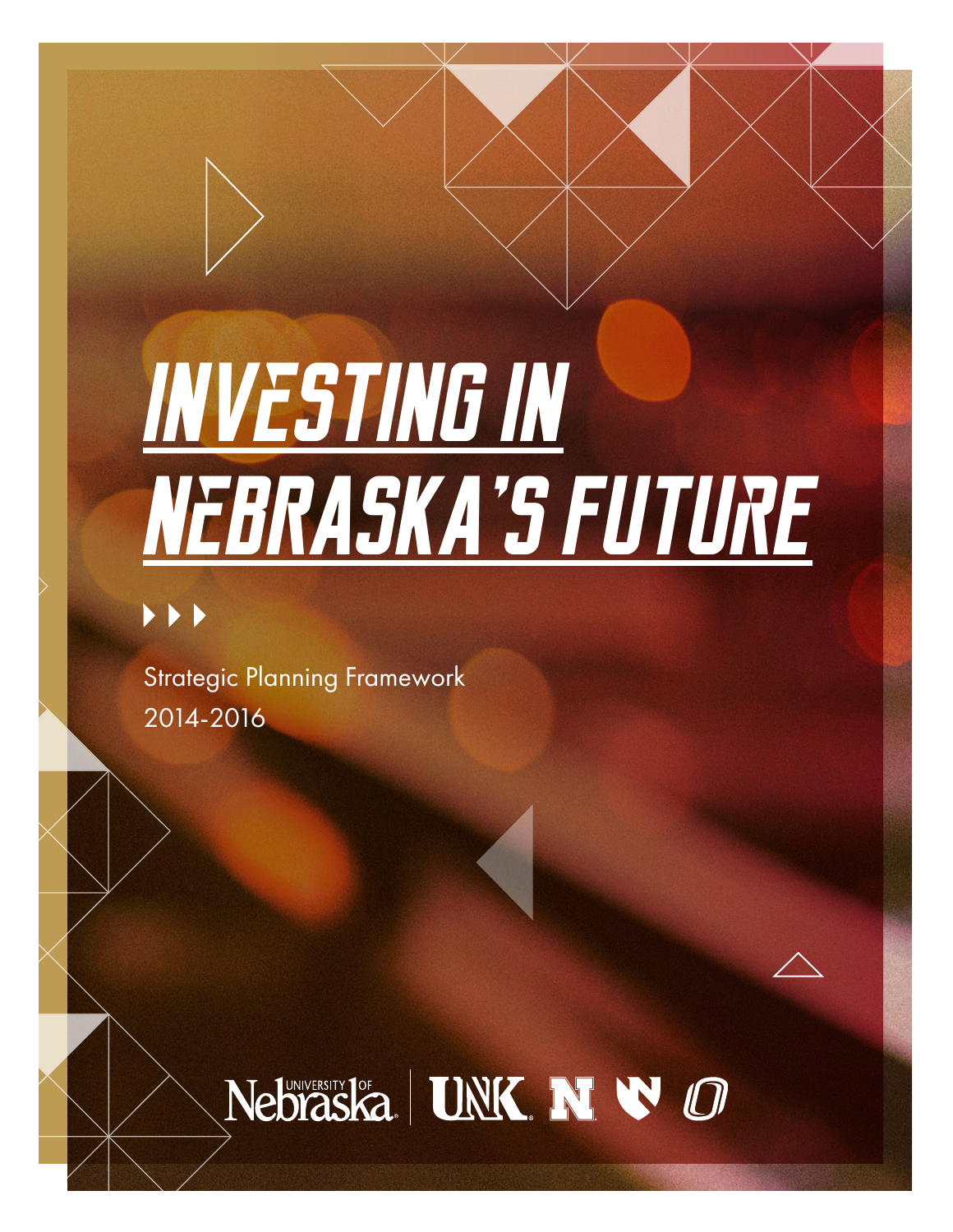The University of Nebraska is a four-campus, public university which was created and exists today to serve Nebraskans through quality teaching, research, and outreach and engagement. We strive to be the best public university in the country as measured by the impact we have on our people and our state, and through them, the world. To do that, we must compete effectively with other institutions around the world for talented students and faculty. The future of Nebraska is closely tied to that of its only public university, and this framework guides university-wide and campus planning to help build and sustain a Nebraska that offers its citizens educational and economic opportunity and a high quality of life.

The framework consists of six overarching goals emphasizing access and affordability, quality academic programs, workforce and economic development, research growth, engagement with the state, and accountability. Each goal has a number of related objectives, strategies and accountability measures developed for Board and university-wide monitoring over a multi-year period. Companion documents include an implementation tool with metrics and the schedule for monitoring by the Board, as well as a dashboard reflecting progress.

The university's efforts will not be limited to these priorities, as we expect to be able to measure progress in other areas given the interrelatedness of the objectives, other priorities of the Board and the President, and the ongoing strategic planning efforts of the four campuses. Campus plans are consistent with this framework and operate within its broader goals. Each campus has established a set of quality indicators that provide a means to evaluate achievement and momentum related to its principal objectives.

### *1. The University of Nebraska will provide the opportunity for Nebraskans to enjoy a better life through access to high quality, affordable undergraduate, graduate and professional education.*

- a. The university will strive to increase affordability and ensure qualified students are not denied access based on economic circumstances.
	- i. Secure state funding sufficient to support access to high quality programs.
	- ii. Keep tuition increases moderate and predictable for students and families, consistent with goals of both access and quality.
	- iii. Expand need-based financial aid and effectively market opportunity and major aid programs (e.g. Collegebound Nebraska, Buffett Scholars, Thompson Learning Communities).
- b. Increase the percentage of Nebraska high school graduates (the state "college-going rate") who enroll at and graduate from the university.
	- i. Increase enrollment, consistent with quality imperatives, to serve Nebraska's goals for increased educational attainment.
	- ii. Increase each campus's undergraduate freshman-to-sophomore retention rate each year, with a goal of exceeding the average of its peer institutions.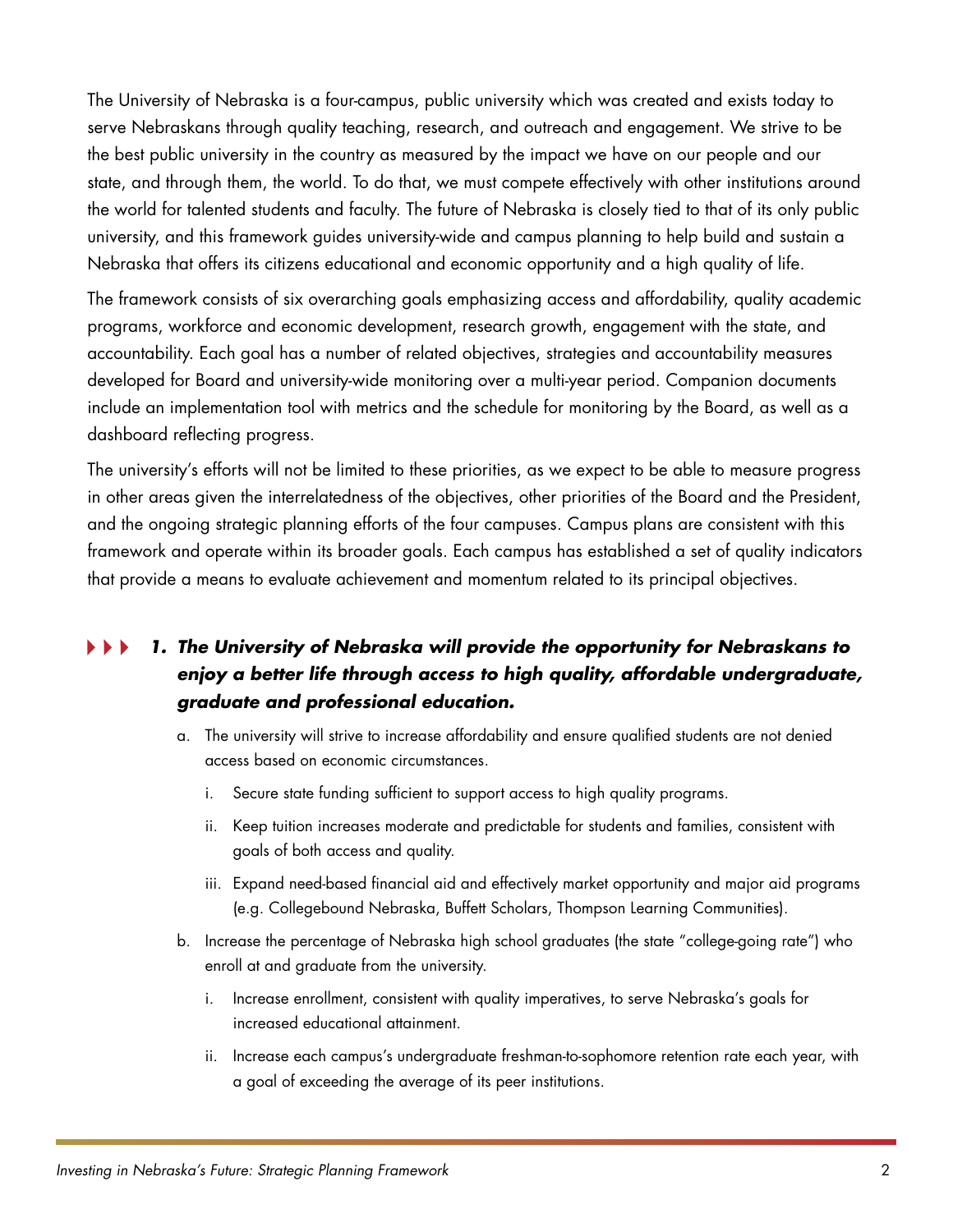- iii. Increase each campus's undergraduate six-year graduation rate, with a goal of exceeding the average of its peer institutions.
- c. Increase the diversity of those who enroll at and graduate from the university, employing measures permitted by state and federal law.
	- i. Engage in partnerships with other higher education institutions, K-12, and the private sector to increase diversity of students who seek a post-secondary education, employing measures permitted by state and federal law.
- d. Expand lifelong educational opportunities, including those for non-traditional and transfer students.
- e. Promote adequate student preparation for success in higher education.
	- i. Engage in pilot programs with Nebraska high schools for development of high school academies in partnership with the university.
	- ii. Provide timely and usable information to middle school students, parents, teachers and school administrators.
- f. Promote ease of transfer to the university from other higher education institutions.
	- i. Improve programs for transfer from community colleges, state colleges and other higher education institutions.
- g. Expand distance education programs, taking advantage of university-wide marketing and efficiencies and campus role and mission, strengths and entrepreneurship.
	- i. The University will offer a variety of its academic programs by distance education through Online Worldwide in an effort to provide access to the University of Nebraska to the people of the state and beyond the boundaries of the state who are unable to enroll in programs offered only on campus.

#### *2. The University of Nebraska will build and sustain undergraduate, graduate and professional programs of high quality with an emphasis on excellent teaching.*

- a. Recruit and retain exceptional faculty and staff, with special emphasis on building and sustaining diversity.
	- i. To help ensure competitiveness, faculty salaries and incentives (awarded on the basis of merit) and fringe benefits should exceed the average of peer institutions.
	- ii. Develop and maintain programs to enhance work/life conditions of faculty and staff, including overall campus climate.
	- iii. Each campus shall endeavor to meet the university's ongoing commitments to faculty diversity, employing measures permitted by state and federal law.
	- iv. Increase support for professorships and named/distinguished chairs.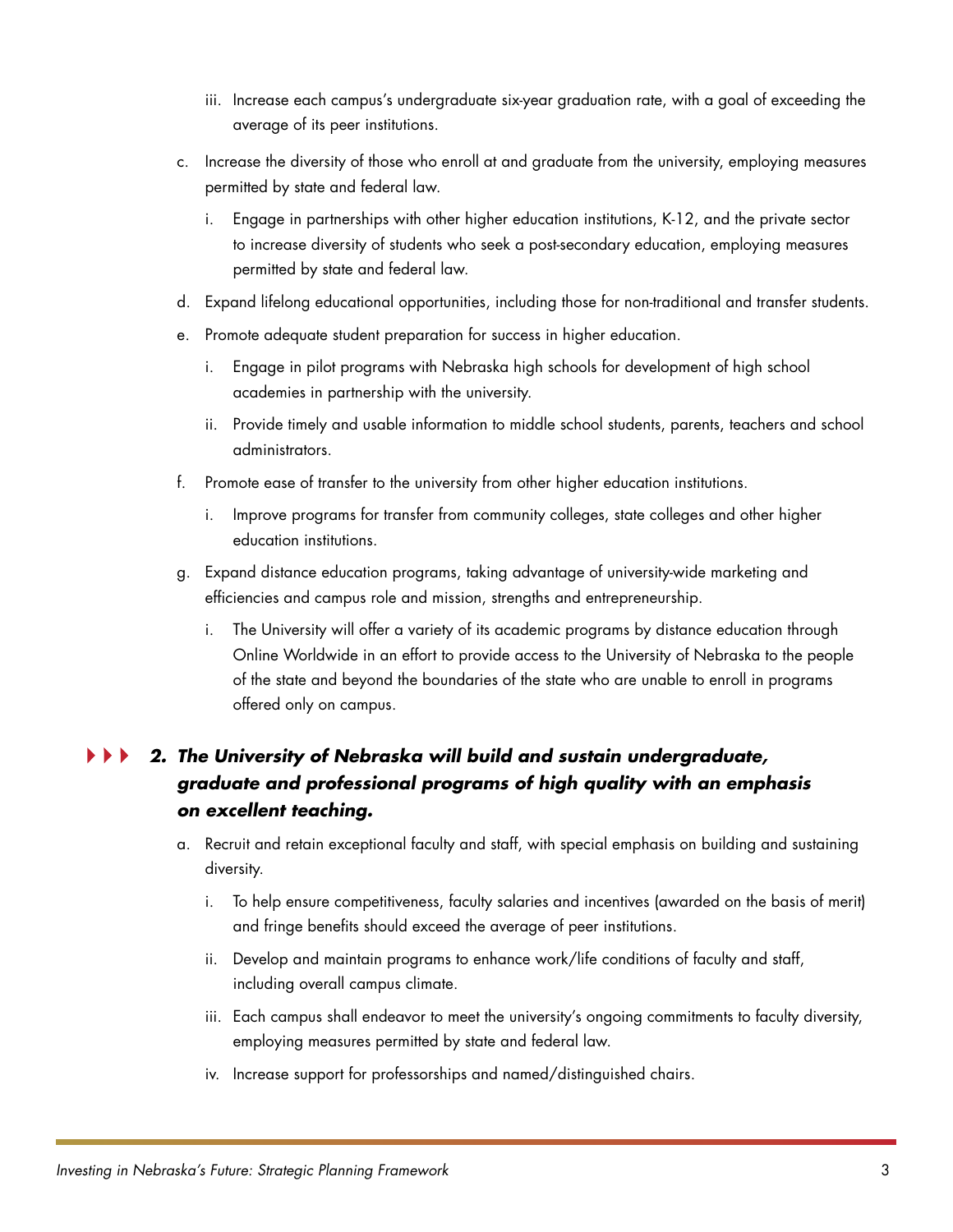- b. Pursue excellence through focus on targeted programs in areas of importance to Nebraska where the university can be a regional, national and/or international leader (e.g. agriculture and natural resources, life sciences, information technology and architectural engineering).
	- i. Programs of Excellence funding shall be increased when practicable and results of allocations shall be periodically reviewed for impact.
	- ii. Resource allocation shall take advantage of distinct campus roles and missions to achieve overall university goals.
	- iii. Campuses are encouraged to collaborate to achieve overall university goals.
- c. Provide opportunities for global engagement of faculty through international teaching, research and outreach exchanges, fellowships and collaborations.
	- i. Increase faculty participation in Fulbright and related programs.

### *3. The University of Nebraska will play a critical role in building a talented, competitive workforce and knowledge-based economy in Nebraska in partnership with the state, private sector and other educational institutions.*

- a. Work to stem and reverse the out-migration of graduates and knowledge workers.
- b. Increase proportion of the most talented Nebraska high school students who attend the University of Nebraska.
	- i. Increase enrollment of Nebraska students ranked in top 25% of their high school class.
	- ii. Increase support for merit-based scholarships.
- c. To attract talent to the state, increase the number of nonresident students who enroll at the university.
	- i. Increase enrollment of nonresident undergraduate students at UNL, UNO and UNK.
- d. To adequately prepare students for the global economy, significantly increase opportunities for international study and engagement.
	- i. Significantly increase the number of undergraduates studying abroad, with the goal of ultimately providing the opportunity for every undergraduate to study abroad.
	- ii. Significantly increase the number of international undergraduates and graduates studying at the university.
- e. Encourage and facilitate the commercialization of research and technology to benefit Nebraska.
- f. Develop and strengthen internship and service learning opportunities with business, education, government, military, and nonprofit organizations.
- g. Engage in partnerships with government and the private sector to develop regional economic strength.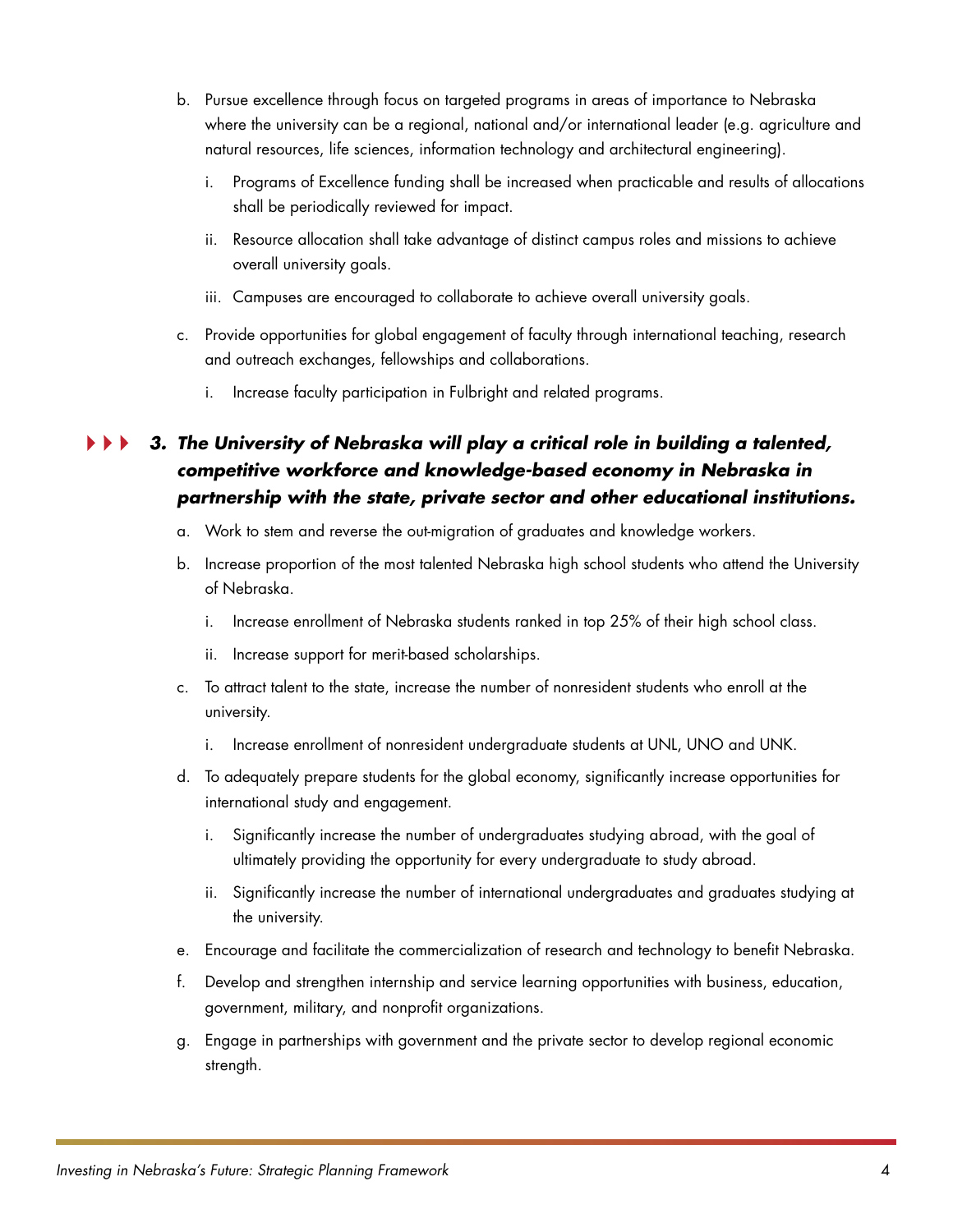- h. Pursue excellence in educational attainment aligned with the long-term interests of the state.
	- i. Analyze areas of future workforce demand, including job and self-employment opportunities in non-growth rural communities and economically disadvantaged urban areas, and strengthen or develop curricula and programs appropriate to the university in alignment with those areas.
	- ii. Develop educational programs that prepare students for the flexibility required to respond to the uncertainty of future workforce demands.
	- iii. Develop distance education and other educational programs that permit Nebraskans to prepare for jobs and opportunities to meet future workforce demands.

#### *4. The University of Nebraska will pursue excellence and regional, national and international competitiveness in research and scholarly activity, as well as their application, focusing on areas of strategic importance and opportunity.*

- a. Increase external support for research and scholarly activity.
	- i. Increase federal support for instruction, research and development, and public service.
	- ii. Inventory and forecast infrastructure (physical facilities, information technology, equipment) necessary to support continued growth in research activity and secure private and public support to eliminate deficiencies.
- b. Increase undergraduate and graduate student participation in research and its application.
- c. Encourage and support interdisciplinary, intercampus, inter-institutional and international collaboration.
- d. Improve the quantity and quality of research space through public and private support.
- e. Focus resources on areas of strength in research where the university has the opportunity for regional, national and international leadership and in areas of strategic importance to the health and economic strength of Nebraska (e.g. agriculture and life sciences; natural resources, especially water; prevention and cure of diseases such as cancer; and early childhood education).
	- i. Invest resources through the Nebraska Research Initiative, Programs of Excellence and other sources to build capacity and excellence in research.

#### *5. The University of Nebraska will serve the entire state through strategic and effective engagement and coordination with citizens, businesses, agriculture, other educational institutions, and rural and urban communities and regions.*

a. Support economic growth, health and quality of life through policy initiatives consistent with university mission.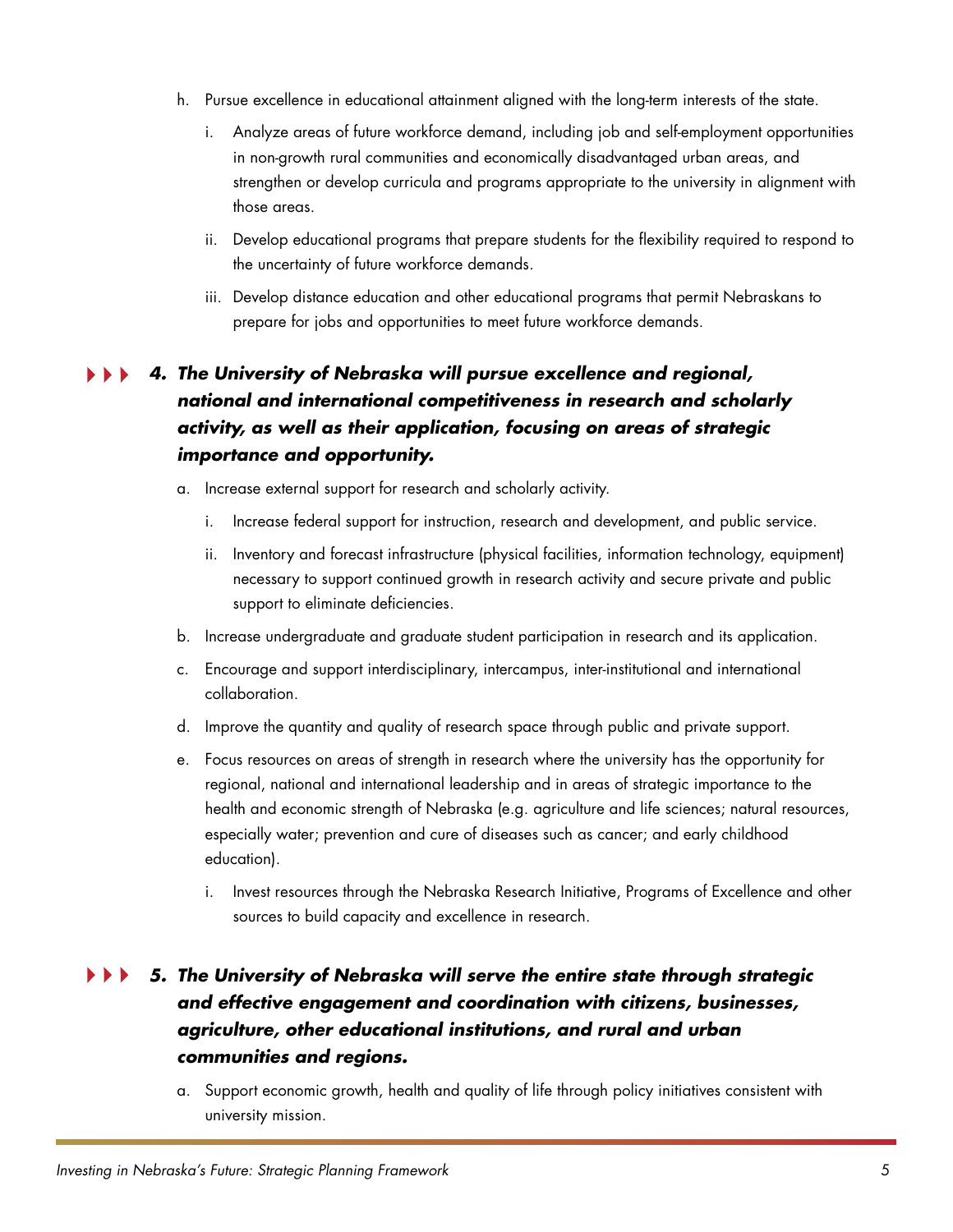- b. Recognize and reward faculty innovation and effectiveness in outreach and engagement.
- c. Support Nebraska's economic development.
	- i. Partner and collaborate with government and the private sector to attract, retain, and spur business development and economic opportunity.
	- ii. Use university research and other resources to foster more effective relationships with the private sector.
- d. Support entrepreneurship education, training and outreach.
- e. Collaborate with the public and private sectors to build successful regional, multistate, international linkages.
- f. Use university resources to engage Nebraskans outside cities where our major campuses are located.
	- i. Effectively use the Nebraska Rural Initiative and other university-wide and campus programs to develop excellence in supporting community development while creating quality economic opportunities throughout rural Nebraska.
	- ii. Effectively use regional research and extension operations and statewide extension for engagement with the university.

### *6. The University of Nebraska will be cost effective and accountable to the citizens of the state.*

- a. Support the development of a sustainable university environment.
	- i. Build a comprehensive long-range capital facilities planning process and provide a six-year capital construction plan, updated quarterly.
	- ii. Implement the second phase of LB 605 to repair, renovate and/or replace specific university facilities.
	- iii. Campuses shall pursue energy efficiency.
	- iv. Campuses shall promote through policies and scheduling effective utilization of university facilities.
- b. Maintain a safe environment for students, faculty, staff and visitors.
	- i. Develop and regularly monitor fire safety plans and procedures.
	- ii. Collaborate with state and local government in disaster planning.
	- iii. Develop and test campus plans for emergencies and disasters.
- c. Allocate resources in an efficient and effective manner.
	- i. Use best practices in procurement and construction and other business engagement.
	- ii. Leverage roles and missions of campuses to find savings and cost reductions through academic, administrative and business process efficiencies and effectiveness.